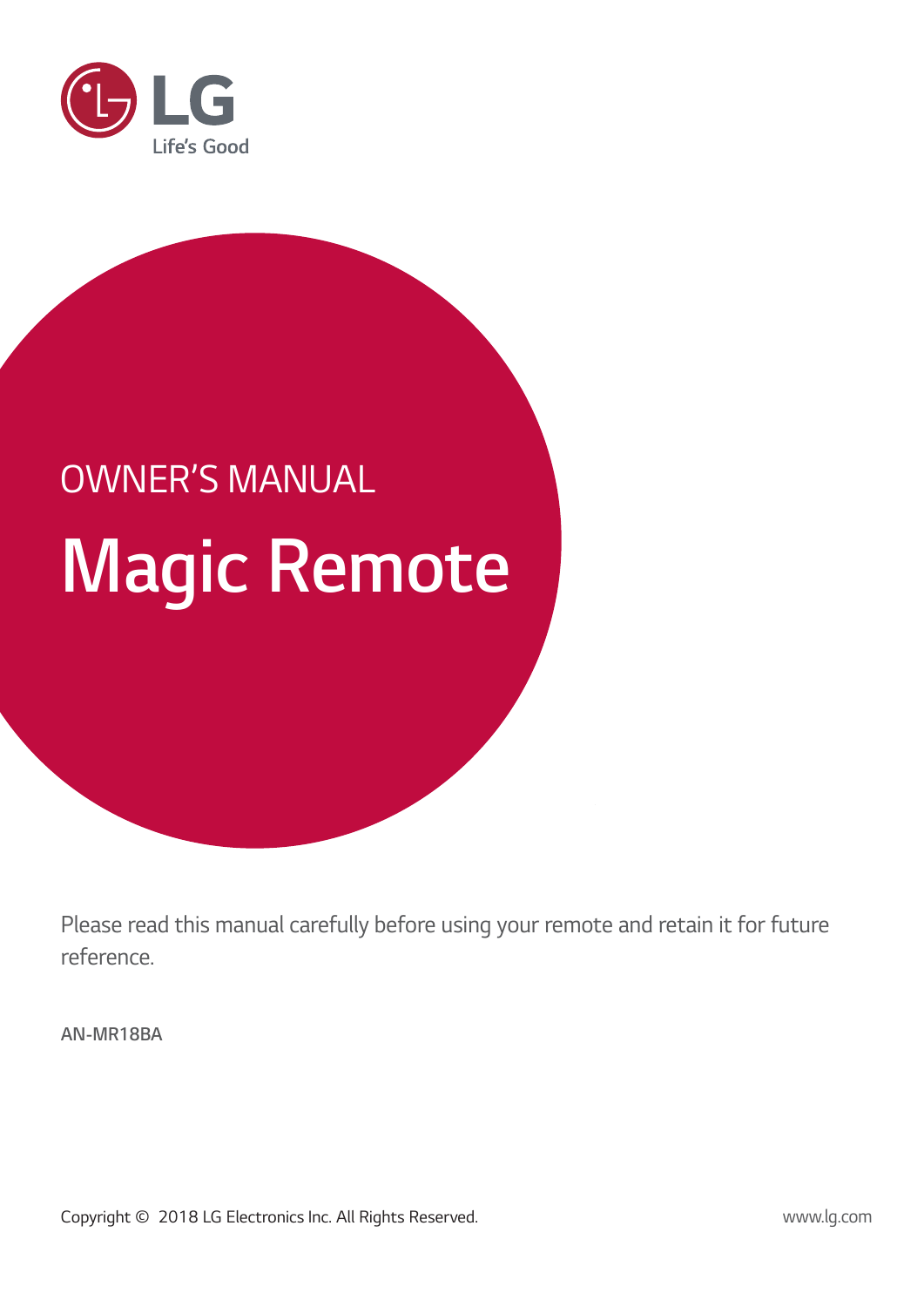# **ACCESSORIES**

The remote control image shown may differ from the actual product. (Depending on country)



ᯘ Contents in this manual may be changed without prior notice due to upgrade of product functions.

# **BATTERY**

## **1. Installing Batteries**

- Please read this manual carefully.
- Press the top of the battery cover, slide it back, and lift the cover as shown below.
- ᯘ To replace batteries, open the battery cover, replace alkaline batteries (1.5 V, AA) matching  $\overline{P}$  and  $\overline{P}$  ends to the label inside the compartment, and close the battery cover. Be sure to point the remote control at the remote control sensor on the TV.
- ᯘ To remove the batteries, perform the installation actions in reverse. Don't mix old or used batteries with new ones. Close the cover securely.
- ᯘ **Open the battery cover to find the label.**

#### **2. Precautions**

- ᯘ After replacement of the batteries, pair the remote control and use it in accordance with user manual.
- ᯘ If the unit does not operate after replacement of batteries, reattempt pairing in accordance with the user manual.

'0

- ᯘ If the remote controller is not being used for prolonged period of time, remove the batteries from the unit.
- Do not dismantle or expose the batteries to heat.
- ᯘ Do not drop or exert extreme impact on the batteries. This may cause the case to be damaged.
- ᯘ Do not immerse the batteries in water.
- ᯘ There is danger of explosion if batteries are inserted incorrectly.
- Properly dispose of used batteries.
- Failure to match the correct polarities of the battery may cause the battery to burst or leak, resulting in fire, personal injury, or ambient pollution.

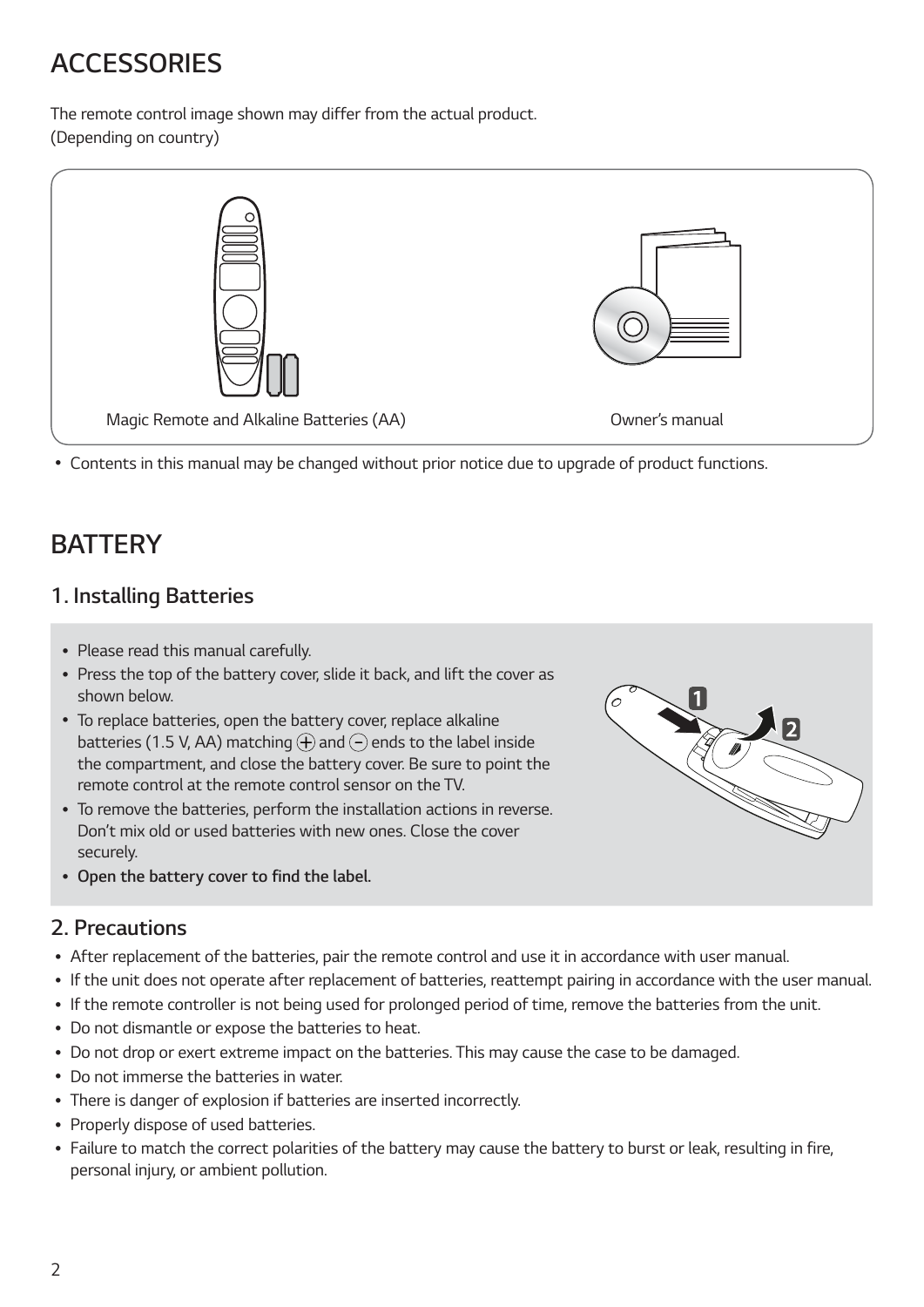# **REMOTE DESCRIPTION**

- The remote control image shown may differ from the actual product.
- The order of description may differ from the actual product.
- ᯘ Some buttons and services may not be provided depending on models or regions.



## **(POWER)**

Turns the TV on or off.

## STB PWR/機上盒雷源

You can turn your set-top box on or off by adding the set-top box to the universal remote control for your TV.

#### **Number buttons**

Enters numbers.

#### **(DASH)**

Inserts a **(DASH)** between numbers such as 2-1 and 2-2.

## LIST / 節目列表

Accesses the saved channels or programmes list.

## LIST<sup>\*</sup>/節目列表<sup>\*</sup>

Press this button to bring up BML data broadcasting.(Depending on country)

## QUICK ACCESS\*/智慧快選\*

You can access apps or Live TV using the number buttons corresponding to the features.

## **(Screen remote)**

Displays the Screen Remote.

- Accesses the Universal Control Menu in some regions.

## **E** (Screen remote)\* / **AD**<sup>\*</sup>

Video/audio descriptions function will be enabled.(Depending on country)

- SAP (Secondary Audio Program) feature can also be enabled by pressing the  **(Screen remote)\*** button. (Applicable to North America)

# + VOL /⊿/音量 -

Adjusts the volume level.

# **(MUTE)**

Mutes all sounds.

## $\mathbf{M}^*$

Accesses the **Accessibility** menu.

# A CH / P / 頻道 ∨

Scrolls through the saved channels or programmes.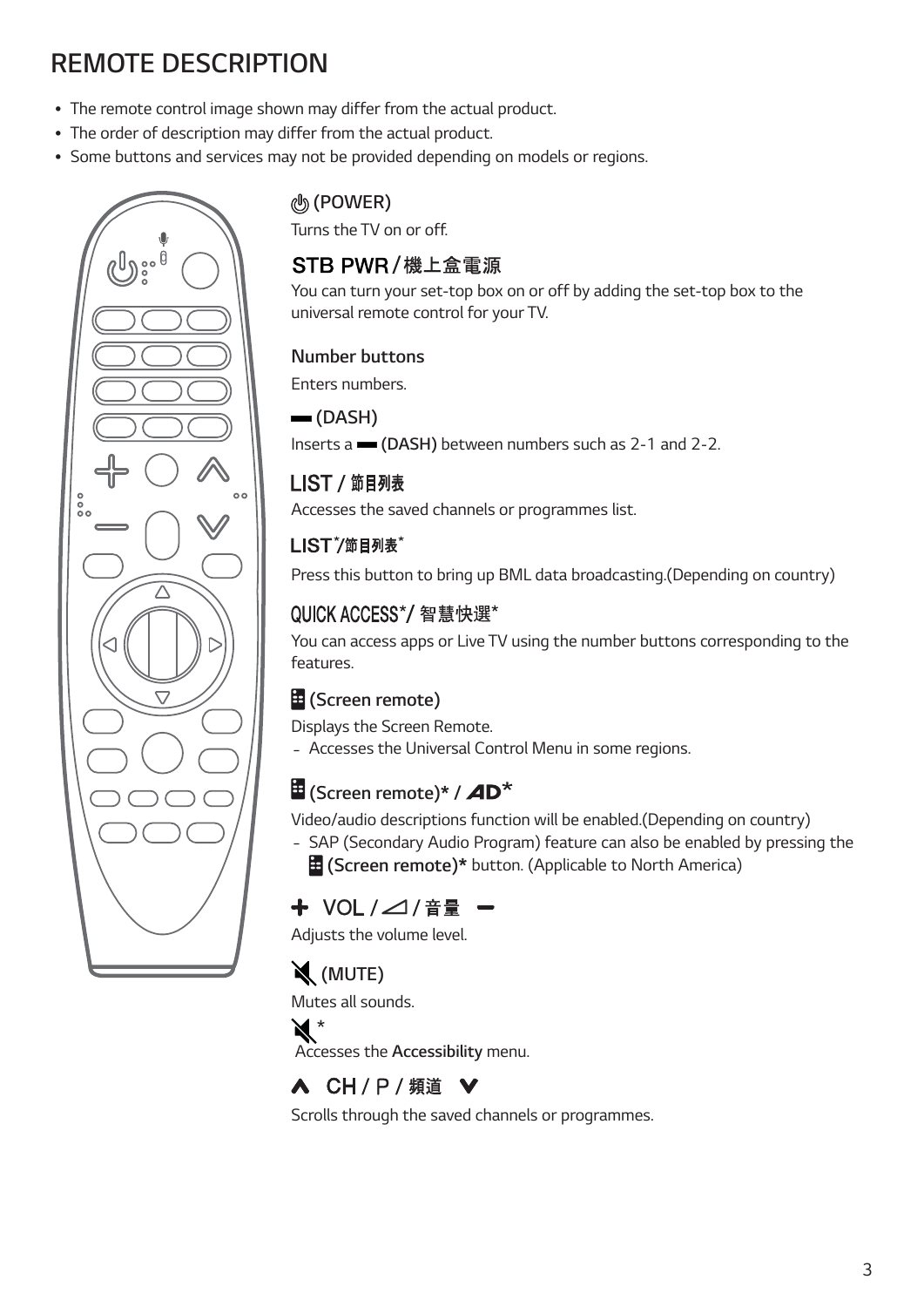

## **(Voice recognition)\***

Once the voice display bar is activated on the TV screen, press and hold the button and speak your command out loud.

## **(HOME)**

Accesses the Home menu.

# *<del>fm</del>* (HOME)\* / RECENTS

Shows the previous history.

## **STB MENU**

Displays the set-top box Home menu. (When you are not watching via a settop box: the display changes to the set-top box screen.)

## **Wheel (OK)**

Press the center of the **Wheel (OK)** button to select a menu. You can change channels or programmes by using the **Wheel (OK)** button.

## **(up/down/left/right)**

Press the up, down, left, or right button to scroll the menu.

If you press  $\Delta\nabla\triangleleft\triangleright$  buttons while the pointer is in use, the pointer will disappear from the screen and the Magic Remote will operate like a general remote control.

To display the pointer on the screen again, shake the Magic Remote to the left and right.

## **BACK / 返回**

Returns to the previous screen.

## **BACK \*/ 返回 \***

Clears on-screen displays and returns to last input viewing.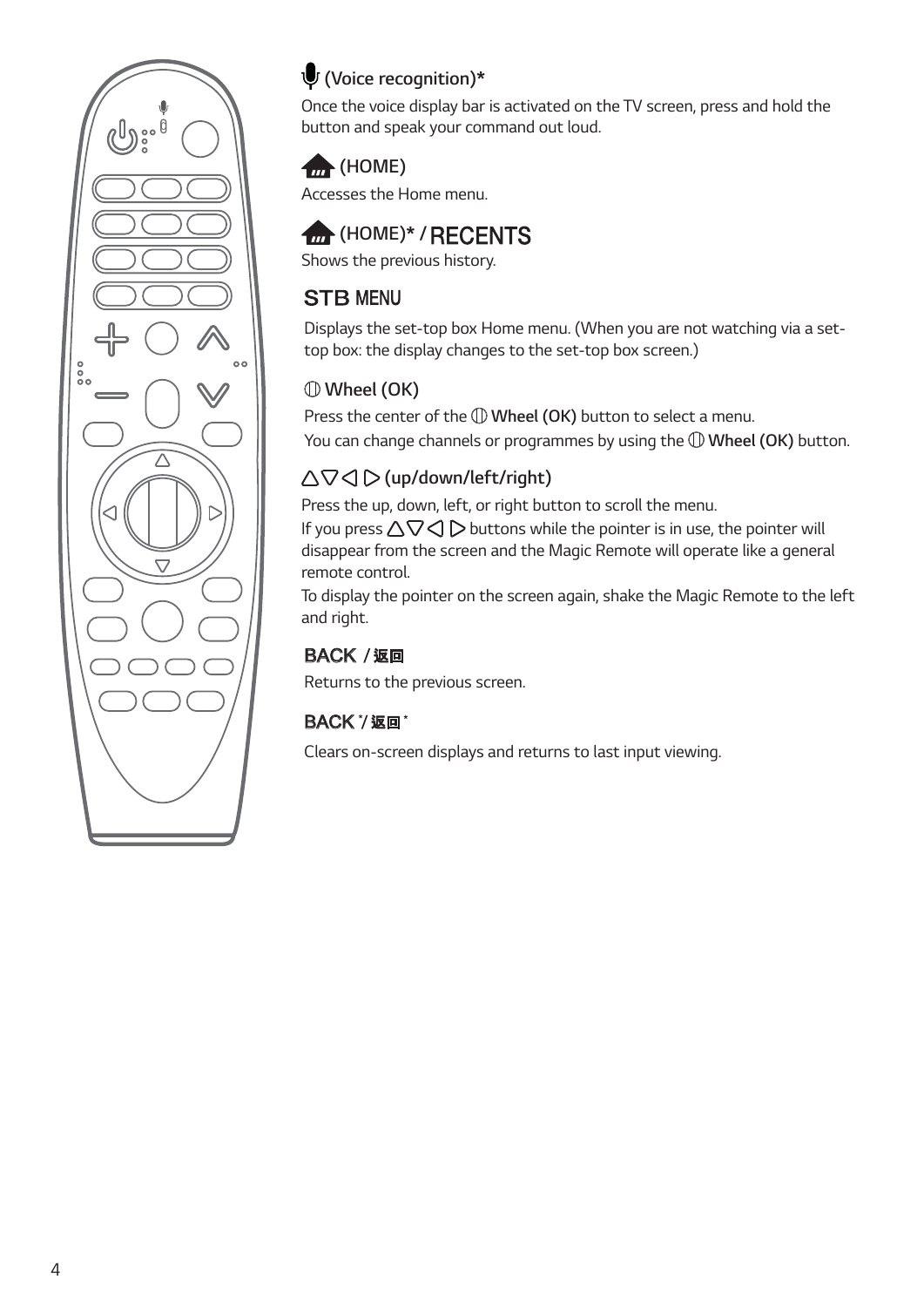

## GUIDE / 節目導覽

Shows channels or programmes guide.

#### **(INPUT)**

Changes the input source. **(INPUT)\***

Displays a list of all the external inputs.

**Streaming Service buttons** Connects to the Video Streaming Service.

## **(Q. Settings)**

Accesses the Quick Settings.

#### **(Q. Settings)\*** Displays the **All Settings** menu.

#### **Coloured buttons**

These access special functions in some menus. Red Button\*: Runs the record function. (Depending on country)

#### **Control buttons ( )** Controls media contents.

## **TELETEXT buttons)**

These buttons are used for teletext.

# LIVE ZOOM / 即時縮放

By zooming in on the selected area, you can view it in full screen.

# FOCUS\*/ 畫面放大\*

You can zoom in on the area where the remote control is pointed.

\* To use the button, press and hold for more than 3 seconds.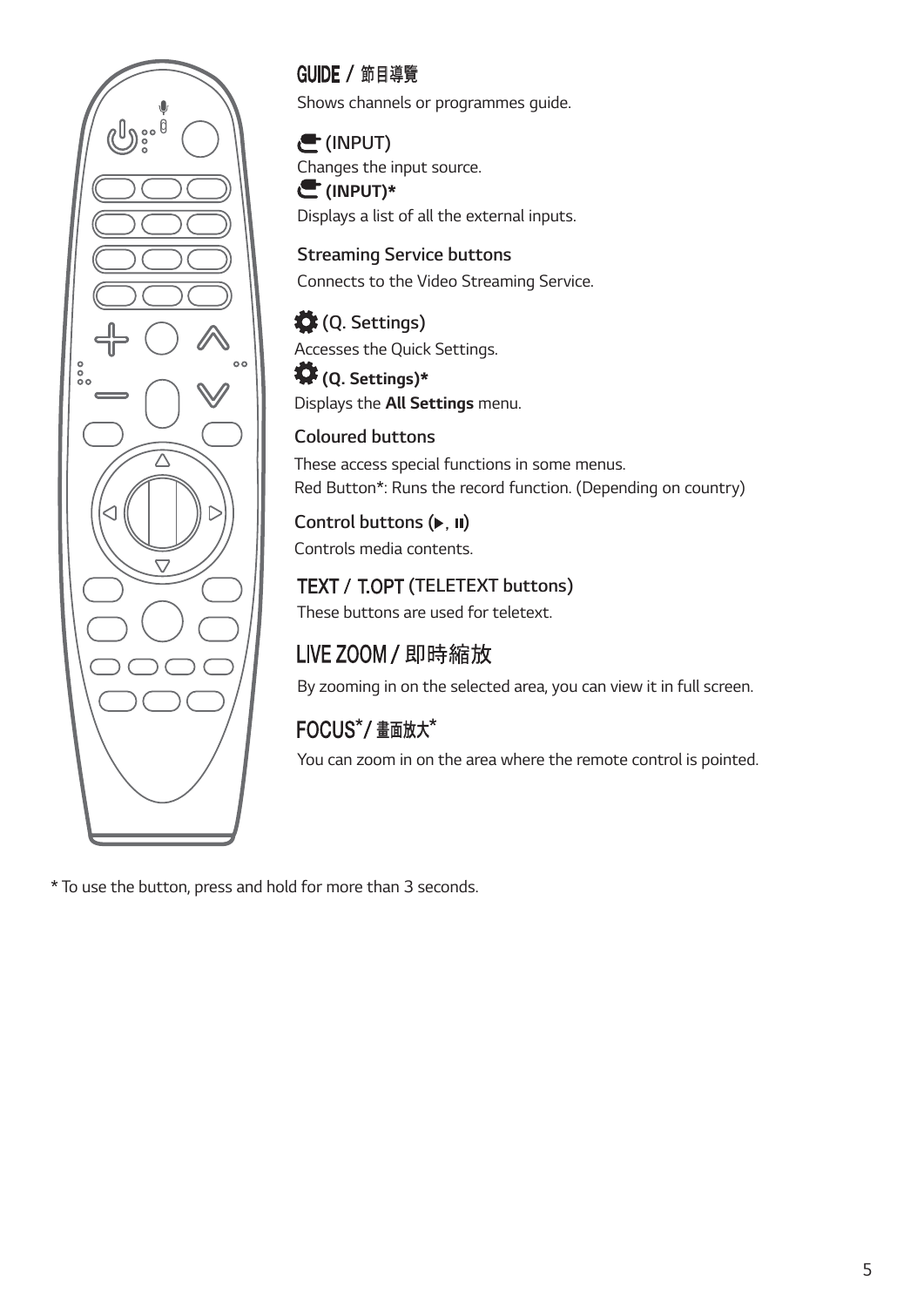# **USING**

**1. How to register (pair) or deregister (unpair)**

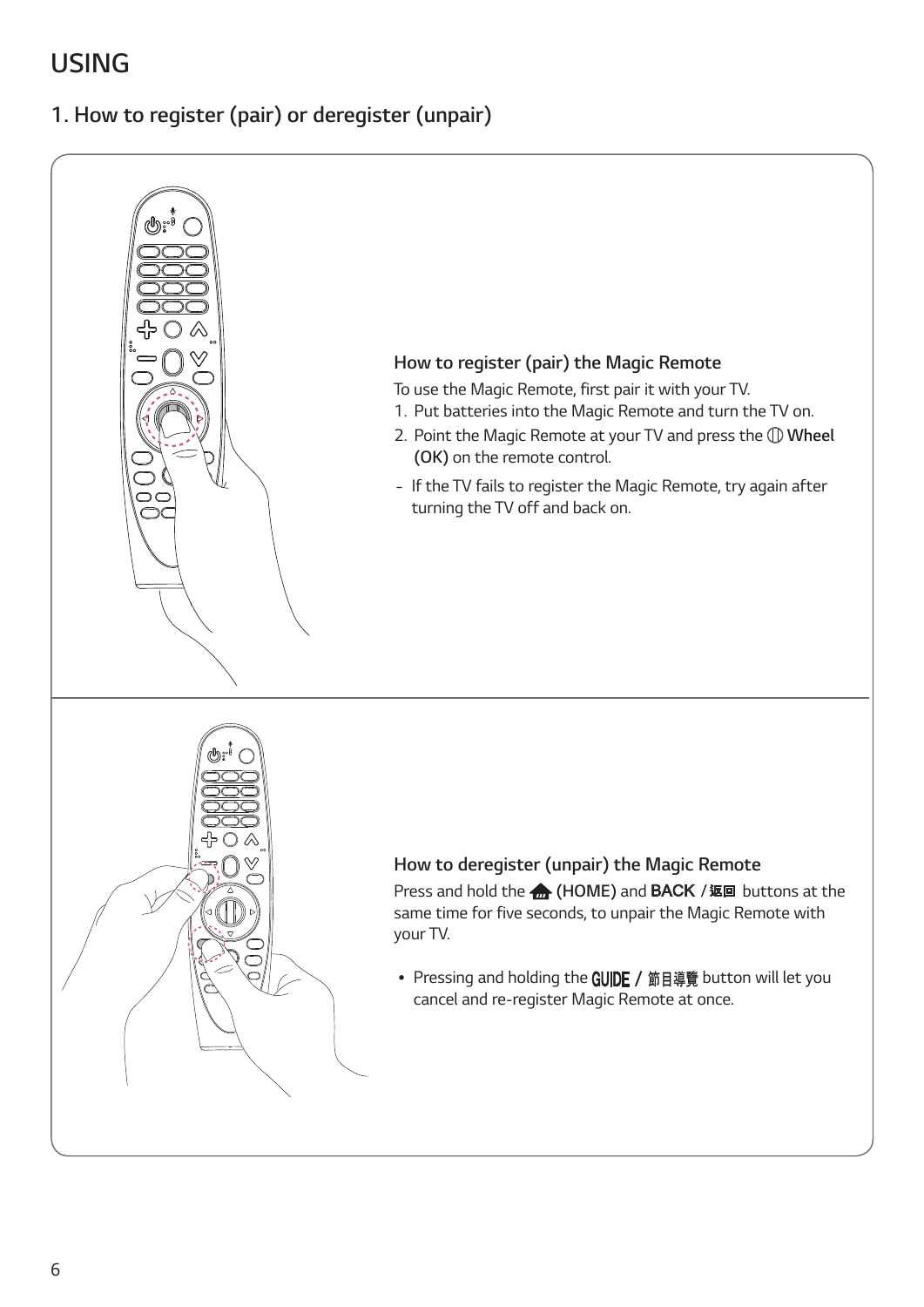

- ᯘ Shake the Magic Remote slightly to the right and left or press **(HOME)**, **(INPUT)**, or **(Q. Settings)** buttons to make the pointer appear on the screen. (In some TV models, the pointer will appear when you turn the **Wheel (OK)** button.)
- If the pointer has not been used for a certain period of time or Magic Remote is placed on a flat surface, then the pointer will disappear.
- ᯘ If the pointer is not responding smoothly, you can reset the pointer by moving it to the edge of the screen.
- The Magic Remote depletes batteries faster than a normal remote due to the additional features.

# **PRECAUTIONS TO TAKE**

- ᯘ Use the remote control within the specified range (within 10 m). You may experience communication failures when using the device outside the coverage area or if there are obstacles within the coverage area.
- ᯘ You may experience communication failures depending on the accessories. Devices such as a microwave oven and wireless LAN operate in the same frequency band (2.4 GHz) as the Magic Remote. This may cause communication failures.
- ᯘ The Magic Remote may not work properly if a wireless router (AP) is within 0.2 m of the TV. Your wireless router should be more than 0.2 m away from the TV.
- Do not disassemble or heat the batteries.
- ᯘ Do not drop the battery. Avoid extreme shocks to the battery.
- Inserting a battery in the wrong way may result in explosion.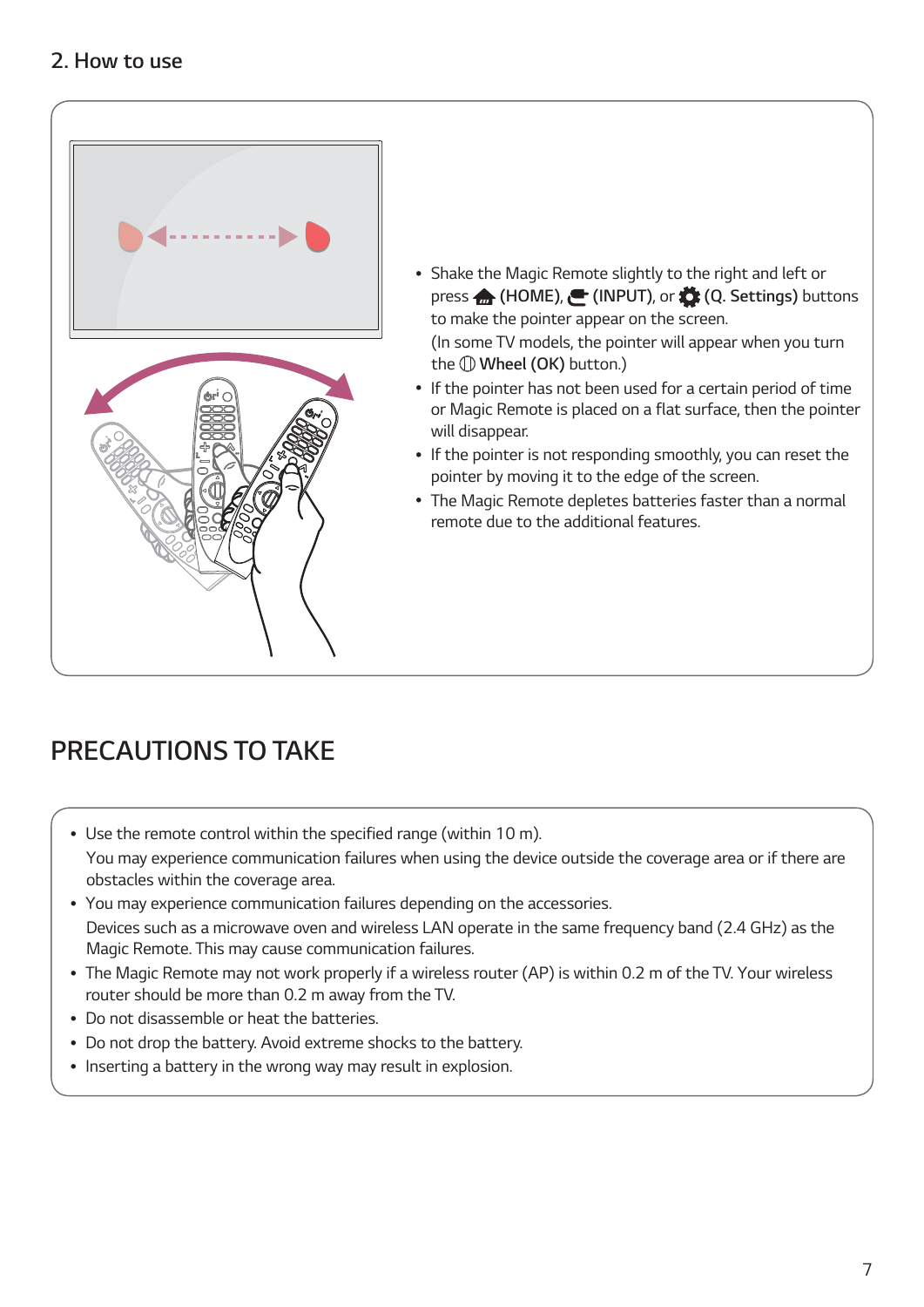# **SPECIFICATIONS**

| <b>CATEGORIES</b>                | <b>DETAILS</b>                             |
|----------------------------------|--------------------------------------------|
| Model No.                        | AN-MR18BA                                  |
| Range of frequency               | 2.400 GHz to 2.4835 GHz                    |
| Output Power (Max.)              | 4 dBm                                      |
| Channel                          | 40 channels                                |
| Power source                     | AA 1.5 V,<br>2 alkaline batteries are used |
| Operational temperature<br>range | 0 °C to 40 °C                              |